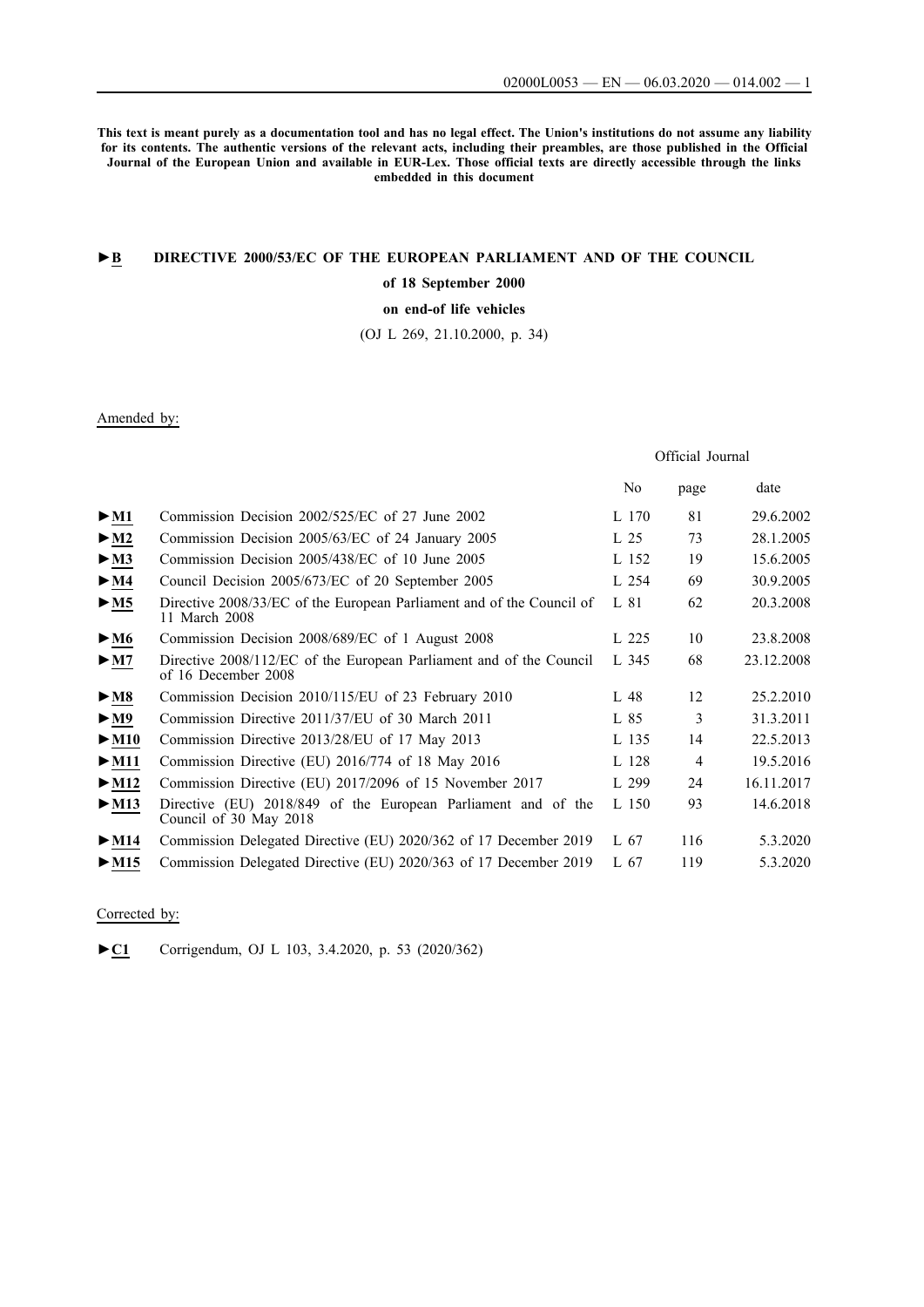#### **DIRECTIVE 2000/53/EC OF THE EUROPEAN PARLIAMENT AND OF THE COUNCIL**

#### **of 18 September 2000**

#### **on end-of life vehicles**

### *Article 1*

#### **Objectives**

This Directive lays down measures which aim, as a first priority, at the prevention of waste from vehicles and, in addition, at the reuse, recycling and other forms of recovery of end-of life vehicles and their components so as to reduce the disposal of waste, as well as at the improvement in the environmental performance of all of the economic operators involved in the life cycle of vehicles and especially the operators directly involved in the treatment of end-of life vehicles.

### *Article 2*

#### **Definitions**

For the purposes of this Directive:

- 1. 'vehicle' means any vehicle designated as category  $M_1$  or  $N_1$ defined in Annex IIA to Directive 70/156/EEC, and three wheel motor vehicles as defined in Directive 92/61/EEC, but excluding motor tricycles;
- 2. 'end-of life vehicle' means a vehicle which is waste within the meaning of Article 1(a) of Directive 75/442/EEC;
- 3. 'producer' means the vehicle manufacturer or the professional importer of a vehicle into a Member State;
- 4. 'prevention' means measures aiming at the reduction of the quantity and the harmfulness for the environment of end-of life vehicles, their materials and substances;
- 5. 'treatment' means any activity after the end-of life vehicle has been handed over to a facility for depollution, dismantling, shearing, shredding, recovery or preparation for disposal of the shredder wastes, and any other operation carried out for the recovery and/or disposal of the end-of life vehicle and its components;
- 6. 'reuse' means any operation by which components of end-of life vehicles are used for the same purpose for which they were conceived;
- 7. 'recycling' means the reprocessing in a production process of the waste materials for the original purpose or for other purposes but excluding energy recovery. Energy recovery means the use of combustible waste as a means to generate energy through direct incineration with or without other waste but with recovery of the heat;
- 8. 'recovery' means any of the applicable operations provided for in Annex IIB to Directive 75/442/EEC;
- 9. 'disposal' means any of the applicable operations provided for in Annex IIA to Directive 75/442/EEC;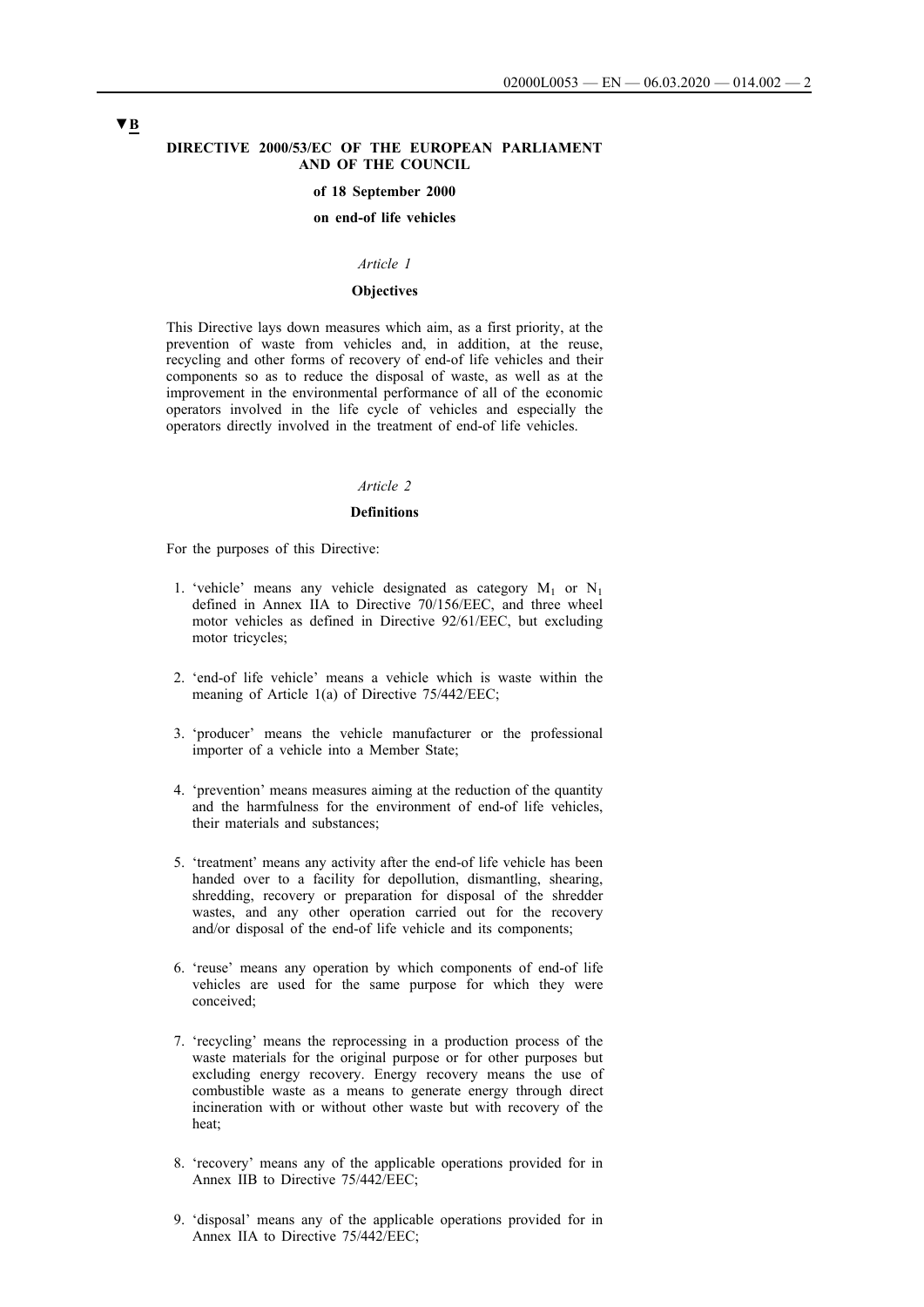10. 'economic operators' means producers, distributors, collectors, motor vehicle insurance companies, dismantlers, shredders, recoverers, recyclers and other treatment operators of end-of life vehicles, including their components and materials;

## **▼M7**

- 11. 'hazardous substance' means any substance which fulfils the criteria for any of the following hazard classes or categories set out in Annex I of Regulation (EC) No 1272/2008 of the European Parliament and of the Council of 16 December 2008 on classification, labelling and packaging of substances and mixtures  $(1)$ ;
	- (a) hazard classes 2.1 to 2.4, 2.6 and 2.7, 2.8 types A and B, 2.9, 2.10, 2.12, 2.13 categories 1 and 2, 2.14 categories 1 and 2, 2.15 types A to F;
	- (b) hazard classes 3.1 to 3.6, 3.7 adverse effects on sexual function and fertility or on development, 3.8 effects other than narcotic effects, 3.9 and 3.10;
	- (c) hazard class 4.1;
	- (d) hazard class 5.1;

## **▼B**

- 12. 'shredder' means any device used for tearing into pieces or fragmenting end-of life vehicles, including for the purpose of obtaining directly reusable metal scrap;
- 13. 'dismantling information' means all information required for the correct and environmentally sound treatment of end-of life vehicles. It shall be made available to authorised treatment facilities by vehicle manufacturers and component producers in the form of manuals or by means of electronic media (e.g. CD-ROM, on-line services).

#### *Article 3*

#### **Scope**

1. This Directive shall cover vehicles and end-of life vehicles, including their components and materials. Without prejudice to Article 5(4), third subparagraph, this shall apply irrespective of how the vehicle has been serviced or repaired during use and irrespective of whether it is equipped with components supplied by the producer or with other components whose fitting as spare or replacement parts accords with the appropriate Community provisions or domestic provisions.

2. This Directive shall apply without prejudice to existing Community legislation and relevant national legislation, in particular as regards safety standards, air emissions and noise controls and the protection of soil and water.

 $\overline{(^1)}$  OJ L 353, 31.12.2008, p. 1.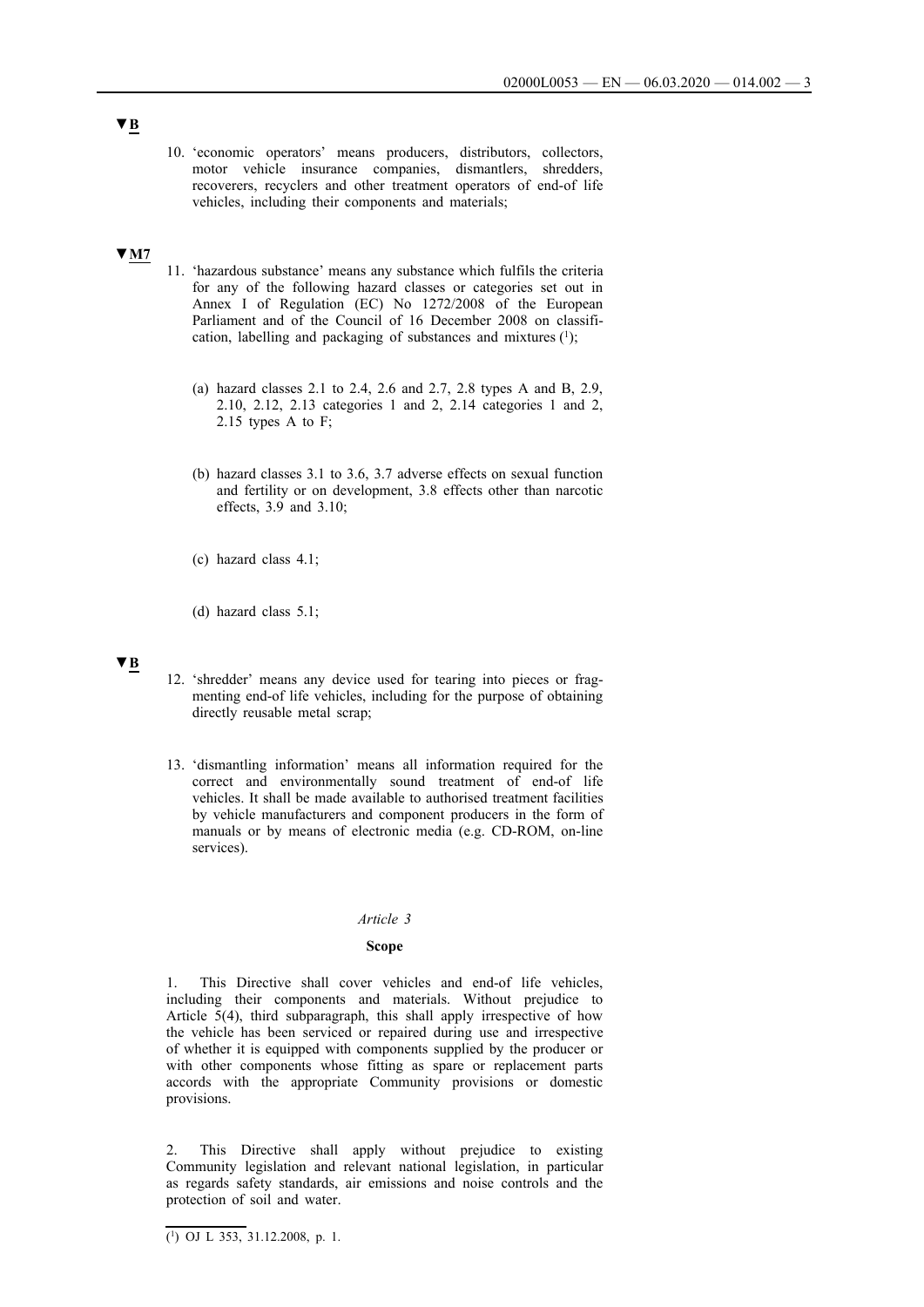3. Where a producer only makes or imports vehicles that are exempt from Directive 70/156/EEC by virtue of Article 8(2)(a) thereof, Member States may exempt that producer and his vehicles from Articles 7(4), 8 and 9 of this Directive.

4. Special-purpose vehicles as defined in the second indent of Article  $4(1)(a)$  of Directive 70/156/EEC shall be excluded from the provisions of Article 7 of this Directive.

5. For three-wheel motor vehicles only Articles 5(1), 5(2) and 6 of this Directive shall apply.

#### *Article 4*

### **Prevention**

1. In order to promote the prevention of waste Member States shall encourage, in particular:

- (a) vehicle manufacturers, in liaison with material and equipment manufacturers, to limit the use of hazardous substances in vehicles and to reduce them as far as possible from the conception of the vehicle onwards, so as in particular to prevent their release into the environment, make recycling easier, and avoid the need to dispose of hazardous waste;
- (b) the design and production of new vehicles which take into full account and facilitate the dismantling, reuse and recovery, in particular the recycling, of end-of life vehicles, their components and materials;
- (c) vehicle manufacturers, in liaison with material and equipment manufacturers, to integrate an increasing quantity of recycled material in vehicles and other products, in order to develop the markets for recycled materials.
- 2. (a) Member States shall ensure that materials and components of vehicles put on the market after 1 July 2003 do not contain lead, mercury, cadmium or hexavalent chromium other than in cases listed in Annex II under the conditions specified therein;

### **▼M13**

- (b) The Commission is empowered to adopt delegated acts in accordance with Article 9a, amending Annex II on a regular basis to adapt it to technical and scientific progress, in order to:
	- (i) as necessary, establish maximum concentration values up to which the existence of the substances referred to in point (a) of this paragraph in specific materials and components of vehicles is to be tolerated;
	- (ii) exempt certain materials and components of vehicles from point (a) of this paragraph if the use of the substances referred to in that point is unavoidable;
	- (iii) delete materials and components of vehicles from Annex II if the use of the substances referred to in point (a) of this paragraph is avoidable;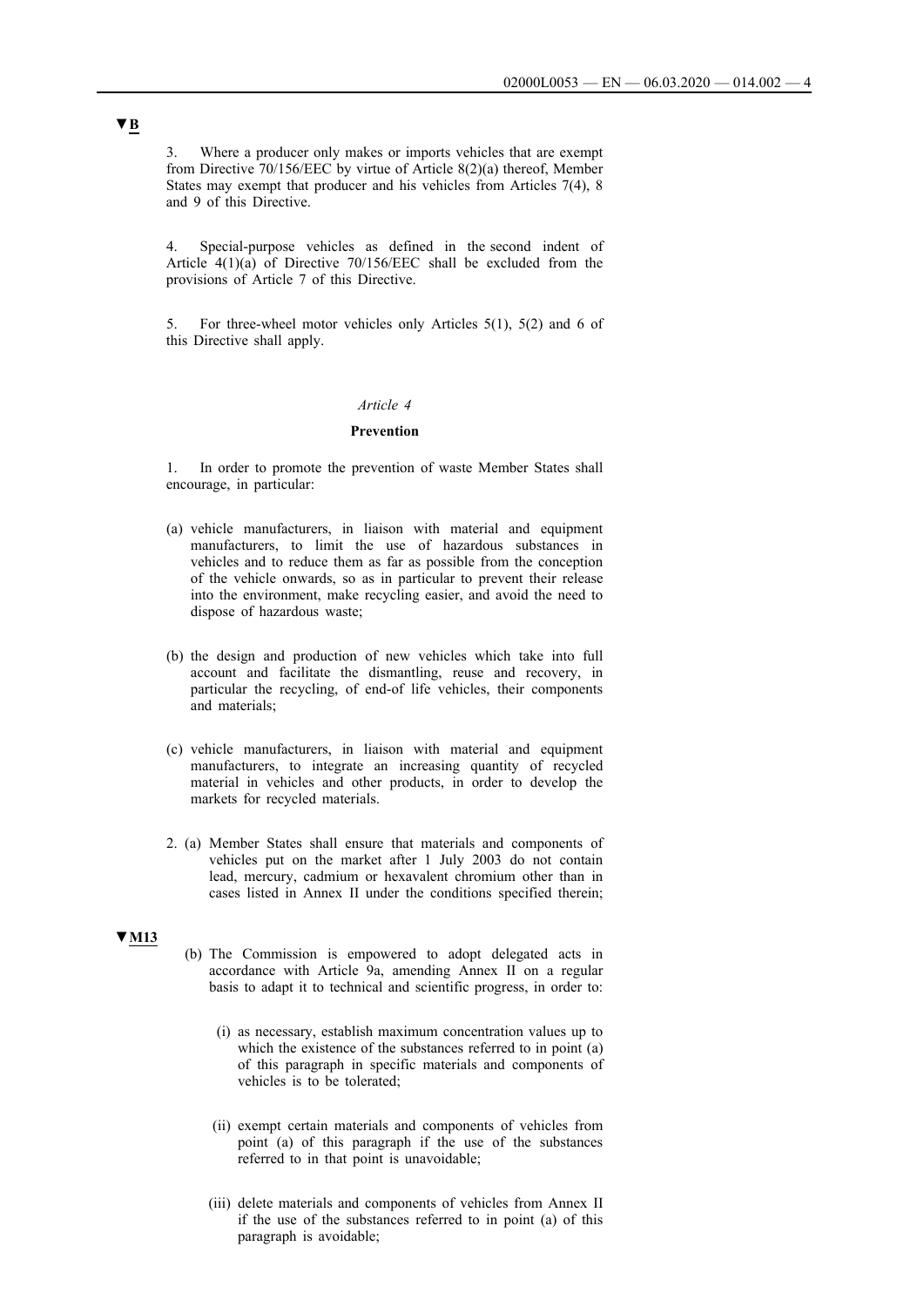(iv) under points (i) and (ii) designate those materials and components of vehicles that can be stripped before further treatment and require them to be labelled or made identifiable by other appropriate means.

The Commission shall adopt a separate delegated act with respect to each substance, material or component concerned by points (i) to (iv);

## **▼B**

(c) the Commission shall amend Annex II for the first time not later than 21 October 2001. In any case none of the exemptions listed therein shall be deleted from the Annex before 1 January 2003.

## *Article 5*

### **Collection**

- 1. Member States shall take the necessary measures to ensure:
- that economic operators set up systems for the collection of all end-of life vehicles and, as far as technically feasible, of waste used parts removed when passenger cars are repaired,

— the adequate availability of collection facilities within their territory.

2. Member States shall also take the necessary measures to ensure that all end-of life vehicles are transferred to authorised treatment **facilities** 

3. Member States shall set up a system according to which the presentation of a certificate of destruction is a condition for deregistration of the end-of life vehicle. This certificate shall be issued to the holder and/or owner when the end-of life vehicle is transferred to a treatment facility. Treatment facilities, which have obtained a permit in accordance with Article 6, shall be permitted to issue a certificate of destruction. Member States may permit producers, dealers and collectors on behalf of an authorised treatment facility to issue certificates of destruction provided that they guarantee that the end-of life vehicle is transferred to an authorised treatment facility and provided that they are registered with public authorities.

Issuing the certificate of destruction by treatment facilities or dealers or collectors on behalf of an authorised treatment facility does not entitle them to claim any financial reimbursement, except in cases where this has been explicitly arranged by Member States.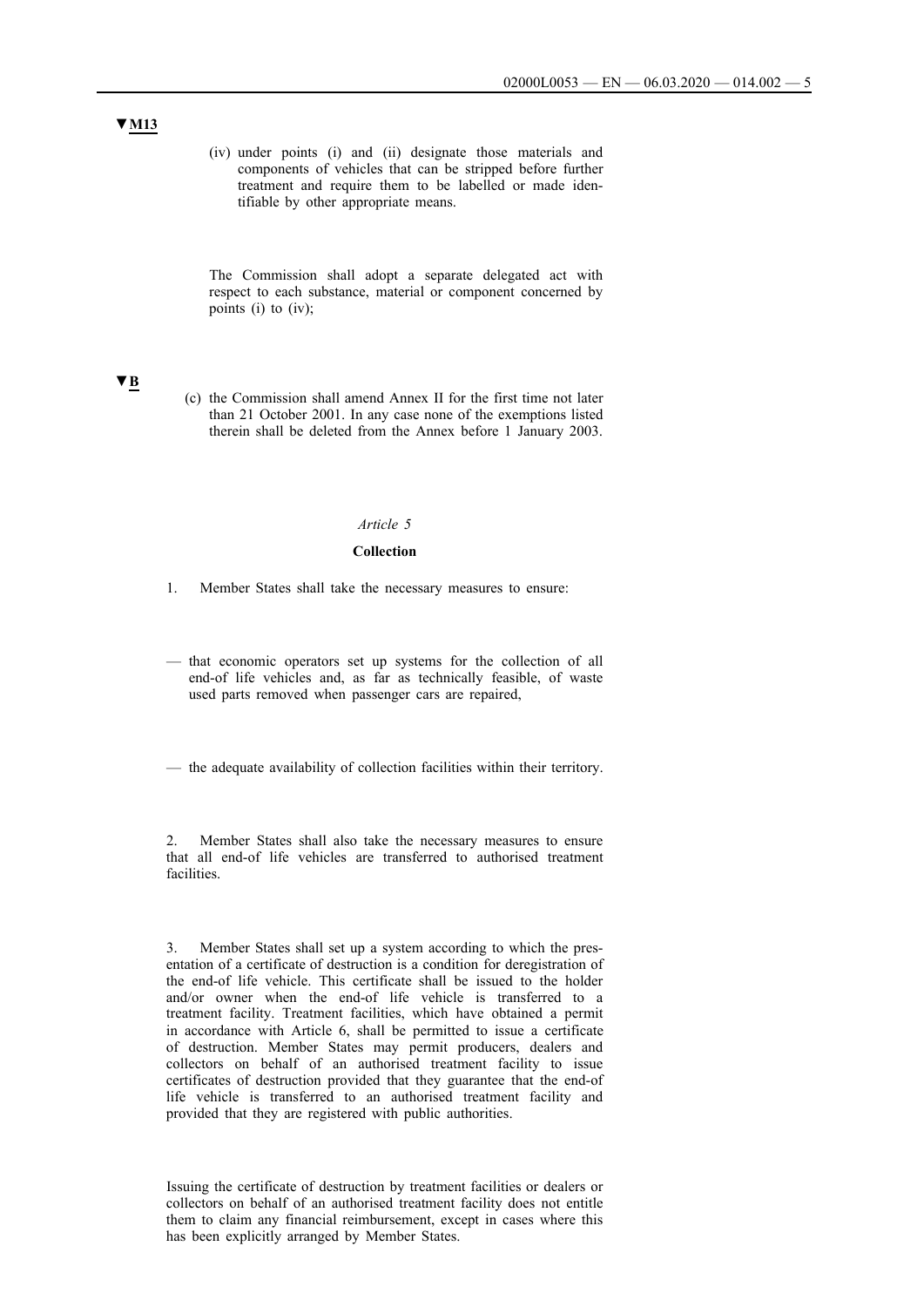Member States which do not have a deregistration system at the date of entry into force of this Directive shall set up a system according to which a certificate of destruction is notified to the relevant competent authority when the end-of life vehicle is transferred to a treatment facility and shall otherwise comply with the terms of this paragraph. Member States making use of this subparagraph shall inform the Commission of the reasons thereof.

4. Member States shall take the necessary measures to ensure that the delivery of the vehicle to an authorised treatment facility in accordance with paragraph 3 occurs without any cost for the last holder and/or owner as a result of the vehicle's having no or a negative market value.

Member States shall take the necessary measures to ensure that producers meet all, or a significant part of, the costs of the implementation of this measure and/or take back end-of life vehicles under the same conditions as referred to in the first subparagraph.

Member States may provide that the delivery of end-of life vehicles is not fully free of charge if the end-of life vehicle does not contain the essential components of a vehicle, in particular the engine and the coachwork, or contains waste which has been added to the end-of life vehicle.

The Commission shall regularly monitor the implementation of the first subparagraph to ensure that it does not result in market distortions, and if necessary shall propose to the European Parliament and the Council an amendment thereto.

### **▼M13**

5. Member States shall take the necessary measures to ensure that their competent authorities mutually recognise and accept the certificates of destruction issued in other Member States in accordance with paragraph 3 of this Article.

The Commission is empowered to adopt delegated acts in accordance with Article 9a in order to supplement this Directive by establishing minimum requirements for the certificate of destruction.

## **▼B**

#### *Article 6*

#### **Treatment**

## **▼M13**

1. Member States shall take the necessary measures to ensure that all end-of-life vehicles are stored (even temporarily) and treated in accordance with the waste hierarchy and the general requirements laid down in Article 4 of Directive 2008/98/EC of the European Parliament and of the Council  $(1)$ , and in compliance with the minimum technical requirements set out in Annex I to this Directive, without prejudice to national regulations on health and environment.

### **▼B**

2. Member States shall take the necessary measures to ensure that any establishment or undertaking carrying out treatment operations obtains a permit from or be registered with the competent authorities, in compliance with Articles 9, 10 and 11 of Directive 75/442/EEC.

<sup>(1)</sup> Directive 2008/98/EC of the European Parliament and of the Council of 19 November 2008 on waste and repealing certain Directives (OJ L 312, 22.11.2008, p. 3).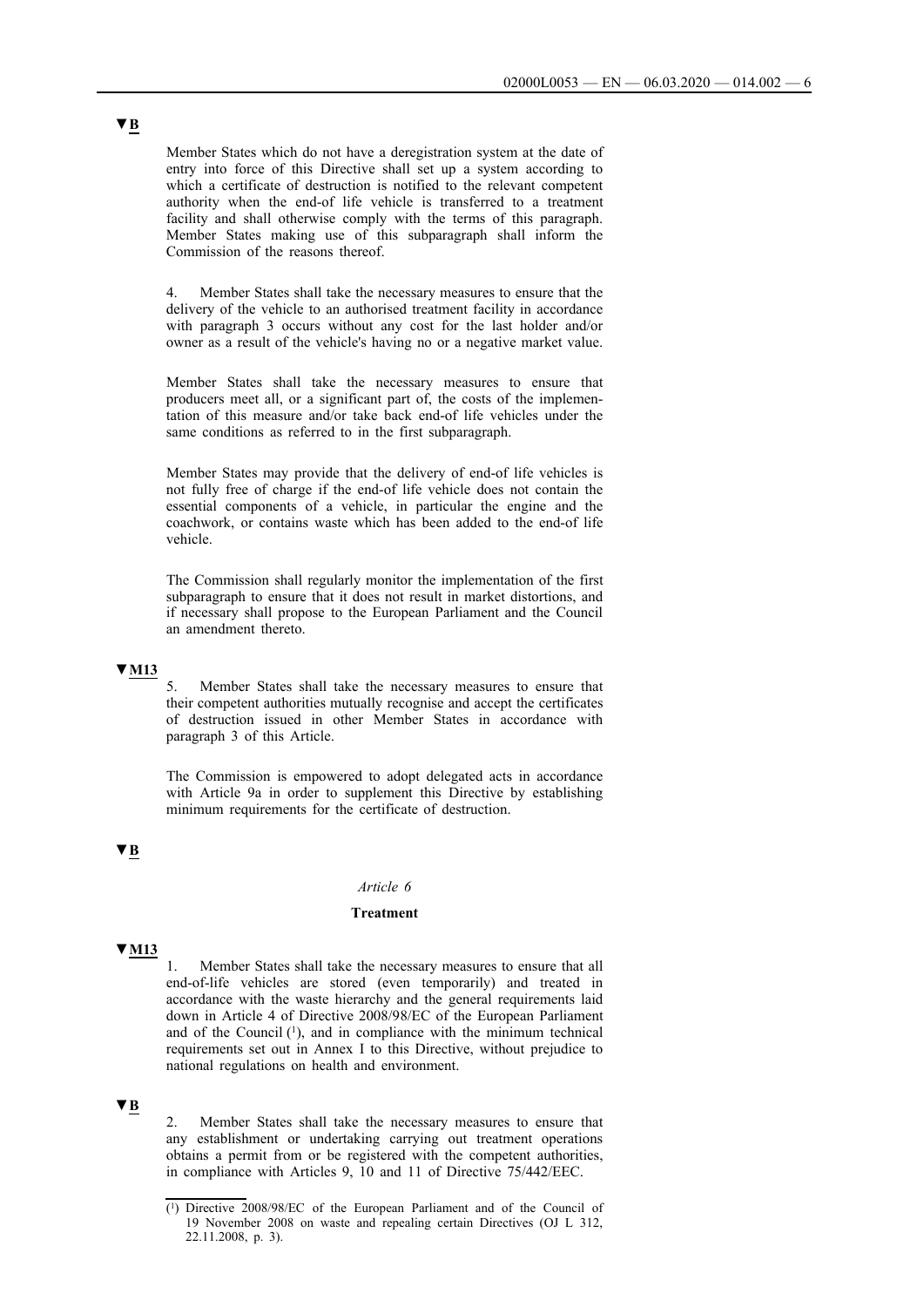The derogation from the permit requirement referred to in Article 11(1)(b) of Directive 75/442/EEC may apply to recovery operations concerning waste of end-of life vehicles after they have been treated according to Annex 1(3) to this Directive if there is an inspection by the competent authorities before the registration. This inspection shall verify:

- (a) type and quantities of waste to be treated;
- (b) general technical requirements to be complied with;
- (c) safety precautions to be taken,

in order to achieve the objectives referred to in Article 4 of Directive 75/442/EEC. This inspection shall take place once a year. Member States using the derogation shall send the results to the Commission.

3. Member States shall take the necessary measures to ensure that any establishment or undertaking carrying out treatment operations fulfils at least the following obligations in accordance with Annex I:

- (a) end-of life vehicles shall be stripped before further treatment or other equivalent arrangements are made in order to reduce any adverse impact on the environment. Components or materials labelled or otherwise made identifiable in accordance with Article 4(2) shall be stripped before further treatment;
- (b) hazardous materials and components shall be removed and segregated in a selective way so as not to contaminate subsequent shredder waste from end-of life vehicles;
- (c) stripping operations and storage shall be carried out in such a way as to ensure the suitability of vehicle components for reuse and recovery, and in particular for recycling.

Treatment operations for depollution of end-of life vehicles as referred to in Annex I(3) shall be carried out as soon as possible.

4. Member States shall take the necessary measures to ensure that the permit or registration referred to in paragraph 2 includes all conditions necessary for compliance with the requirements of paragraphs 1, 2 and 3.

5. Member States shall encourage establishments or undertakings, which carry out treatment operations to introduce, certified environmental management systems.

## **▼M13**

6. The Commission is empowered to adopt delegated acts in accordance with Article 9a, amending Annex I to adapt it to technical and scientific progress.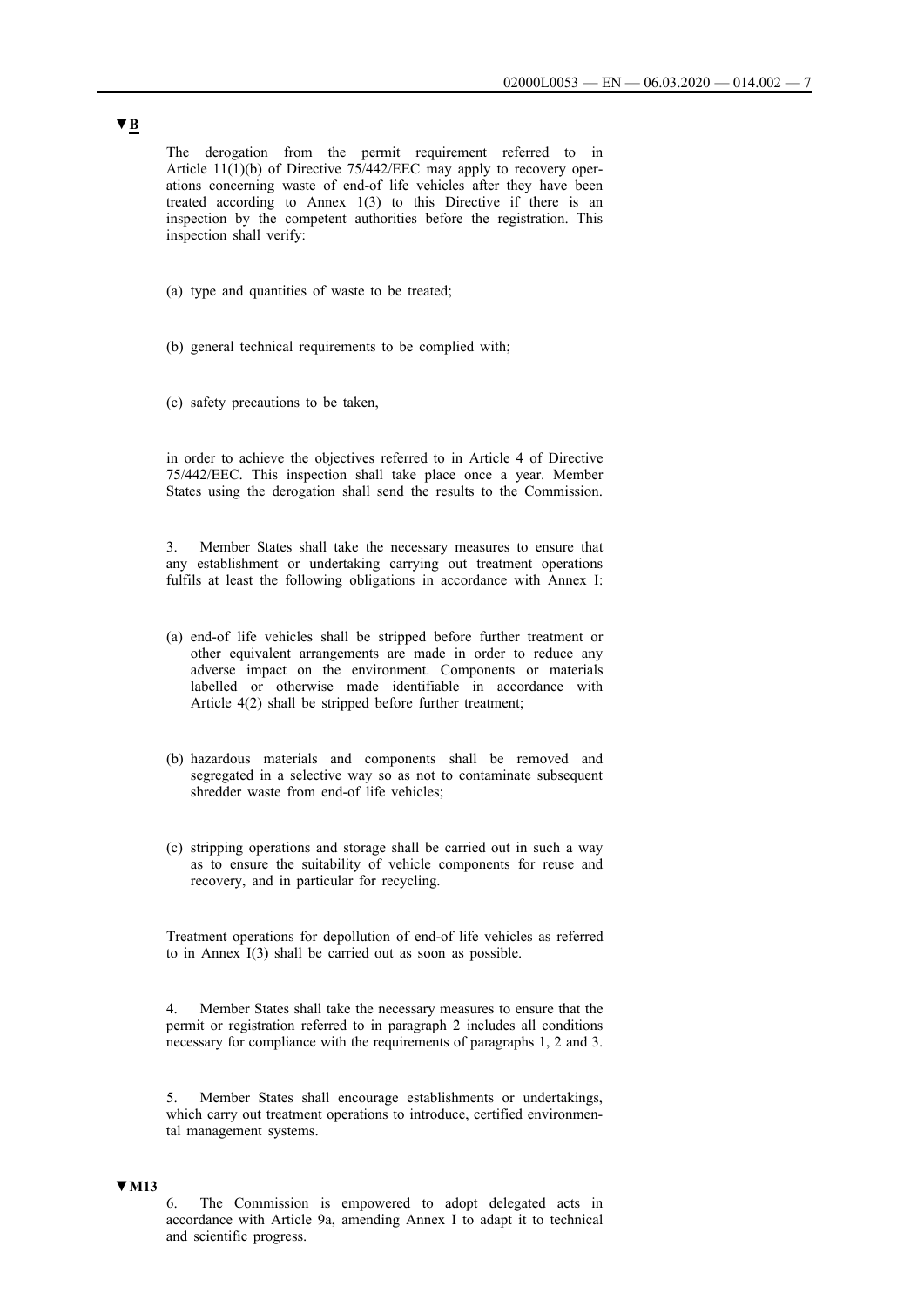#### *Article 7*

### **Reuse and recovery**

1. Member States shall take the necessary measures to encourage the reuse of components which are suitable for reuse, the recovery of components which cannot be reused and the giving of preference to recycling when environmentally viable, without prejudice to requirements regarding the safety of vehicles and environmental requirements such as air emissions and noise control.

2. Member States shall take the necessary measures to ensure that the following targets are attained by economic operators:

(a) no later than 1 January 2006, for all end-of life vehicles, the reuse and recovery shall be increased to a minimum of 85 % by an average weight per vehicle and year. Within the same time limit the reuse and recycling shall be increased to a minimum of 80 % by an average weight per vehicle and year;

for vehicles produced before 1 January 1980, Member States may lay down lower targets, but not lower than 75 % for reuse and recovery and not lower than 70 % for reuse and recycling. Member States making use of this subparagraph shall inform the Commission and the other Member States of the reasons therefor;

(b) no later than 1 January 2015, for all end-of life vehicles, the reuse and recovery shall be increased to a minimum of 95 % by an average weight per vehicle and year. Within the same time limit, the re-use and recycling shall be increased to a minimum of 85 % by an average weight per vehicle and year.

By 31 December 2005 at the latest the European Parliament and the Council shall re-examine the targets referred to in paragraph (b) on the basis of a report of the Commission, accompanied by a proposal. In its report the Commission shall take into account the development of the material composition of vehicles and any other relevant environmental aspects related to vehicles.

## **▼M13**

The Commission may adopt implementing acts concerning the detailed rules necessary to control compliance of Member States with the targets set out in the first subparagraph of this paragraph. When preparing such rules, the Commission shall take into account all relevant factors, inter alia, the availability of data and the issue of exports and imports of end-of-life vehicles. Those implementing acts shall be adopted in accordance with the examination procedure referred to in Article 11(2).

#### **▼B**

3. On the basis of a proposal from the Commission, the European Parliament and the Council shall establish targets for reuse and recovery and for reuse and recycling for the years beyond 2015.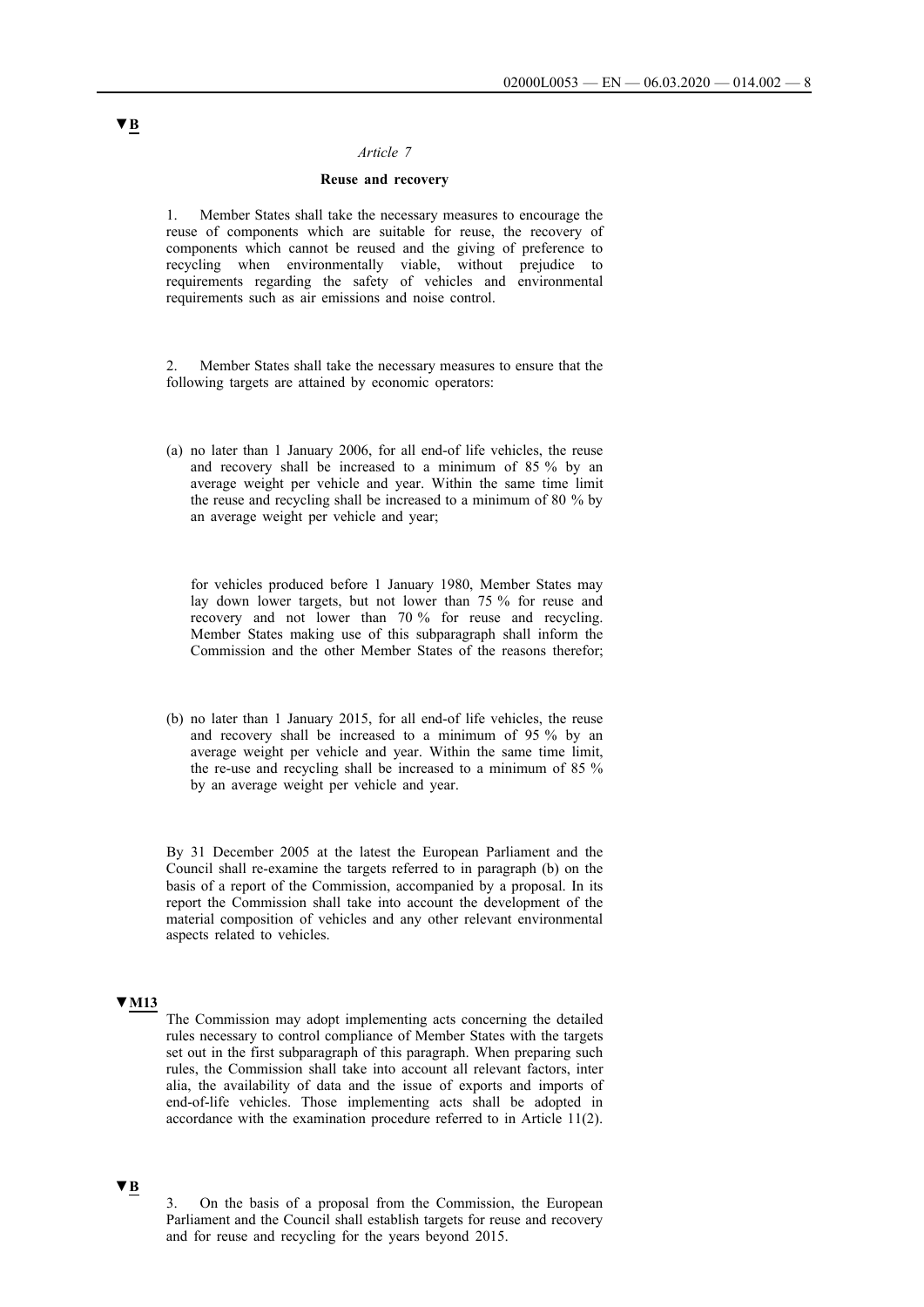In order to prepare an amendment to Directive 70/156/EEC, the Commission shall promote the preparation of European standards relating to the dismantlability, recoverability and recyclability of vehicles. Once the standards are agreed, but in any case no later than by the end of 2001, the European Parliament and the Council, on the basis of a proposal from the Commission, shall amend Directive 70/156/EEC so that vehicles type-approved in accordance with that Directive and put on the market after three years after the amendment of the Directive 70/156/EEC are re-usable and/or recyclable to a minimum of 85 % by weight per vehicle and are re-usable and/or recoverable to a minimum of 95 % by weight per vehicle.

5. In proposing the amendment to Directive 70/156/EEC relating to the ability to be dismantled, recoverability and recyclability of vehicles, the Commission shall take into account as appropriate the need to ensure that the reuse of components does not give rise to safety or environmental hazards.

### *Article 8*

#### **Coding standards/dismantling information**

1. Member States shall take the necessary measures to ensure that producers, in concert with material and equipment manufacturers, use component and material coding standards, in particular to facilitate the identification of those components and materials which are suitable for reuse and recovery.

## **▼M13**

2. The Commission is empowered to adopt delegated acts in accordance with Article 9a, in order to supplement this Directive by establishing the standards referred to in paragraph 1 of this Article. When preparing such standards, the Commission shall take account of the work going on in this area in the relevant international forums. The Commission shall contribute to this work as appropriate.

## **▼B**

3. Member States shall take the necessary measures to ensure that producers provide dismantling information for each type of new vehicle put on the market within six months after the vehicle is put on the market. This information shall identify, as far as it is needed by treatment facilities in order to comply with the provisions of this Directive, the different vehicle components and materials, and the location of all hazardous substances in the vehicles, in particular with a view to the achievement of the objectives laid down in Article 7.

4. Without prejudice to commercial and industrial confidentiality, Member States shall take the necessary measures to ensure that manufacturers of components used in vehicles make available to authorised treatment facilities, as far as it is requested by these facilities, appropriate information concerning dismantling, storage and testing of components which can be reused.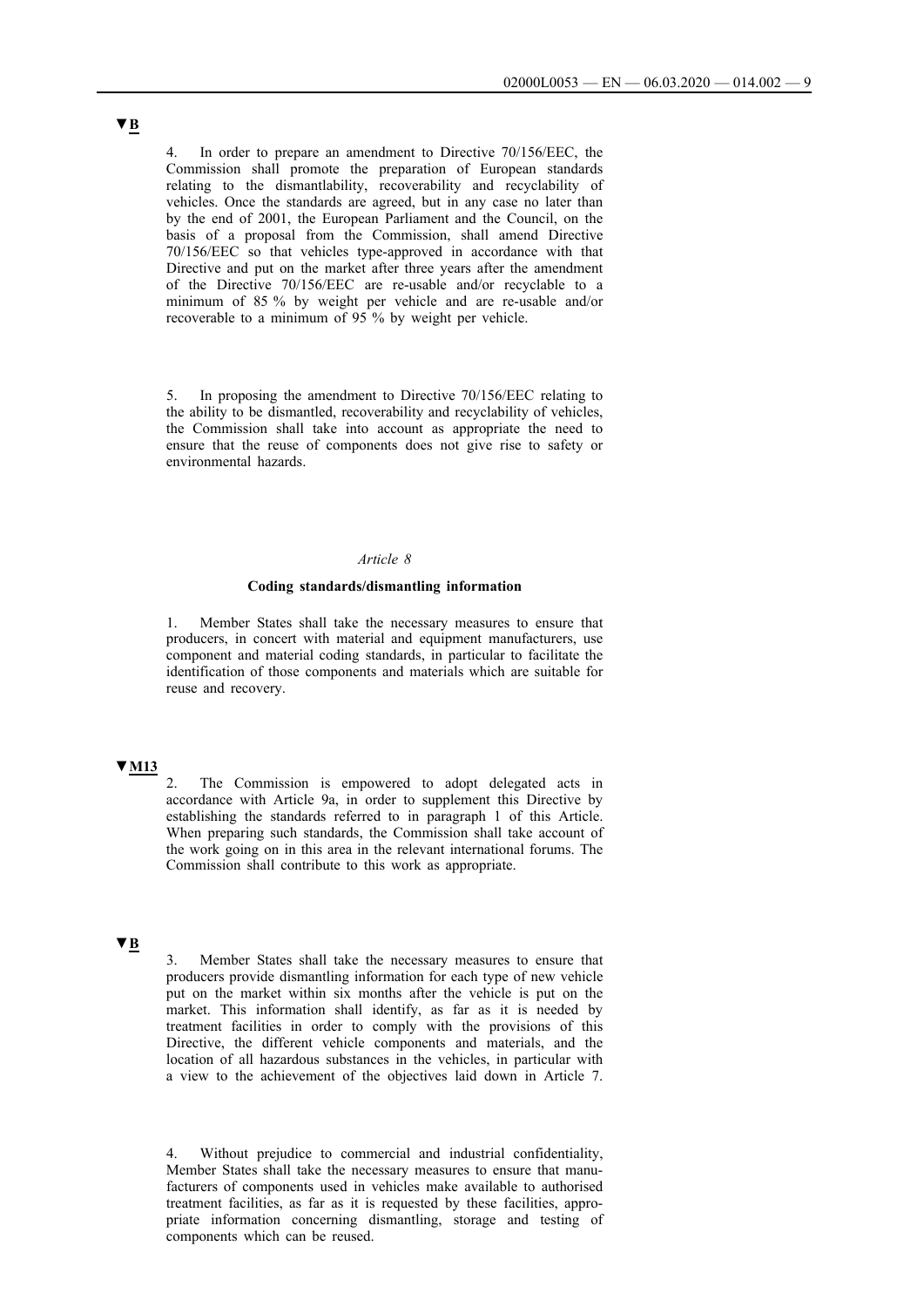#### *Article 9*

### **Reporting and information**

**▼M13** \_\_\_\_\_\_\_\_\_\_

1a. Member States shall report the data concerning the implementation of Article 7(2) for each calendar year to the Commission.

They shall report the data electronically within 18 months of the end of the reporting year for which the data are collected. The data shall be reported in the format established by the Commission in accordance with paragraph 1d of this Article.

The first reporting period shall start in the first full calendar year after the adoption of the implementing act that establishes the format for reporting, in accordance with paragraph 1d of this Article, and it shall cover the data for that reporting period.

1b. The data reported by Member States in accordance with paragraph 1a shall be accompanied by a quality check report.

1c. The Commission shall review the data reported in accordance with paragraph 1a and publish a report on the results of its review. The report shall assess the organisation of the data collection, the sources of data and the methodology used in Member States as well as the completeness, reliability, timeliness and consistency of that data. The assessment may include specific recommendations for improvement. The report shall be drawn up after the first reporting of the data by the Member States and every four years thereafter.

1d. The Commission shall adopt implementing acts laying down the format for reporting the data referred to in paragraph 1a of this Article. Those implementing acts shall be adopted in accordance with the examination procedure referred to in Article 11(2).

## **▼B**

2. Member States shall require in each case the relevant economic operators to publish information on:

- the design of vehicles and their components with a view to their recoverability and recyclability,
- the environmentally sound treatment of end-of life vehicles, in particular the removal of all fluids and dismantling,
- the development and optimisation of ways to reuse, recycle and recover end-of life vehicles and their components,
- the progress achieved with regard to recovery and recycling to reduce the waste to be disposed of and to increase the recovery and recycling rates.

The producer must make this information accessible to the prospective buyers of vehicles. It shall be included in promotional literature used in the marketing of the new vehicle.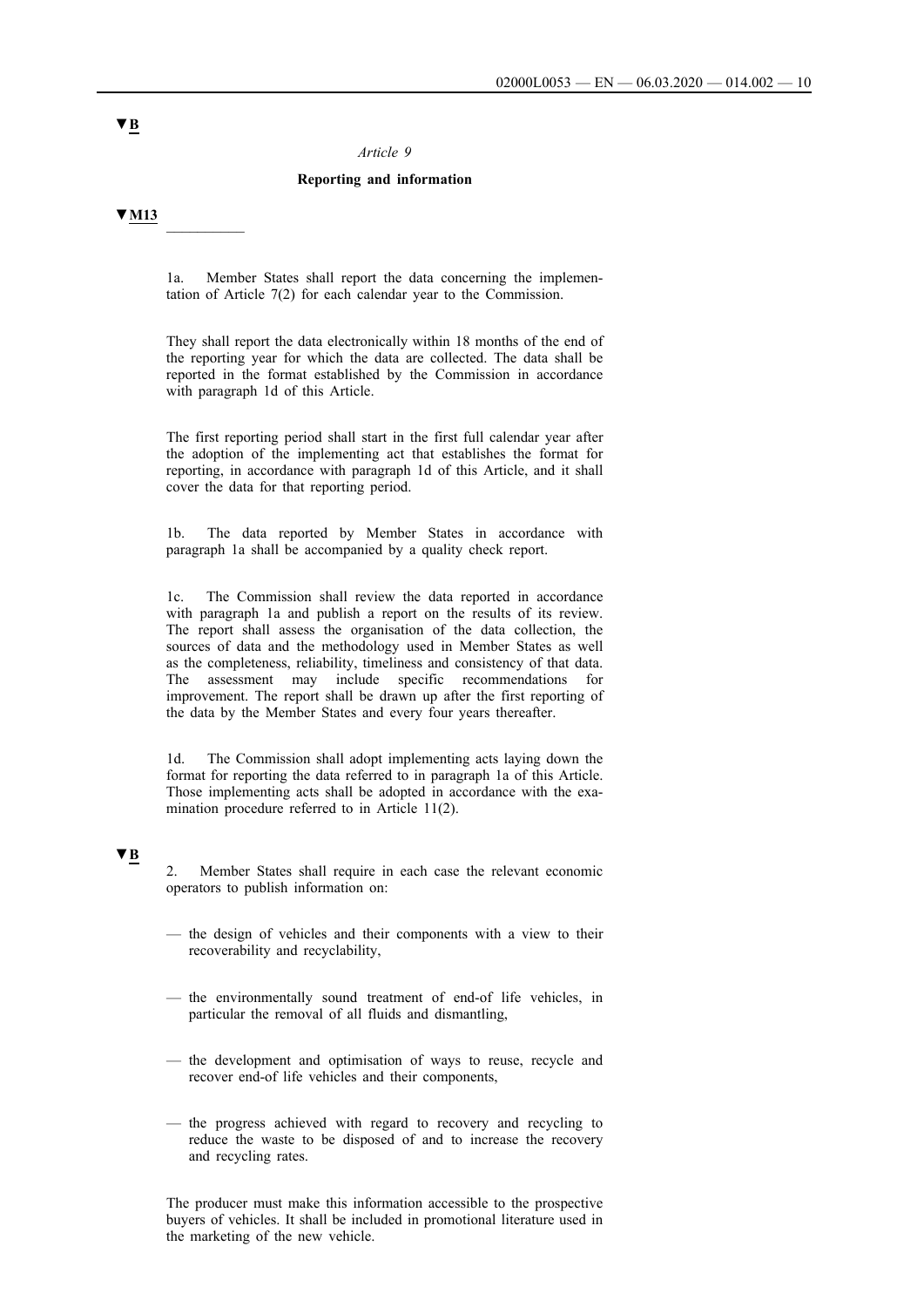### *Article 9a*

#### **Exercise of the delegation**

The power to adopt delegated acts is conferred to the Commission subject to the conditions laid down in this Article.

2. The power to adopt delegated acts referred to in point (b) of Article 4(2) and in Articles 5(5), 6(6) and 8(2) shall be conferred on the Commission for a period of five years from 4 July 2018. The Commission shall draw up a report in respect of the delegation of power not later than nine months before the end of the five-year period. The delegation of power shall be tacitly extended for periods of an identical duration, unless the European Parliament or the Council opposes such extension not later than three months before the end of each period.

3. The delegation of power referred to in point (b) of Article 4(2) and in Articles 5(5), 6(6) and 8(2) may be revoked at any time by the European Parliament or by the Council. A decision to revoke shall put an end to the delegation of the power specified in that decision. It shall take effect the day following the publication of the decision in the *Official Journal of the European Union* or at a later date specified therein. It shall not affect the validity of any delegated acts already in force.

4. Before adopting a delegated act, the Commission shall consult experts designated by each Member State in accordance with the principles laid down in the Interinstitutional Agreement of 13 April 2016 on Better Law-Making  $(1)$ .

As soon as it adopts a delegated act, the Commission shall notify it simultaneously to the European Parliament and to the Council.

6. A delegated act adopted pursuant to point (b) of Article 4(2) and to Articles  $5(5)$ ,  $6(6)$  and  $8(2)$  shall enter into force only if no objection has been expressed either by the European Parliament or by the Council within a period of two months of notification of that act to the European Parliament and to the Council or if, before the expiry of that period, the European Parliament and the Council have both informed the Commission that they will not object. That period shall be extended by two months at the initiative of the European Parliament or of the Council.

## **▼B**

#### *Article 10*

#### **Implementation**

Member States shall bring into force the laws, regulations and administrative provisions necessary to comply with this Directive by 21 April 2002. They shall immediately inform the Commission thereof.

When Member States adopt these measures, these shall contain a reference to this Directive or shall be accompanied by such reference on the occasion of their official publication. The methods of making such a reference shall be laid down by Member States.

2. Member States shall communicate to the Commission the text of the main provisions of domestic law, which they adopt in the field governed by this Directive.

 $\overline{(^1)}$  OJ L 123, 12.5.2016, p. 1.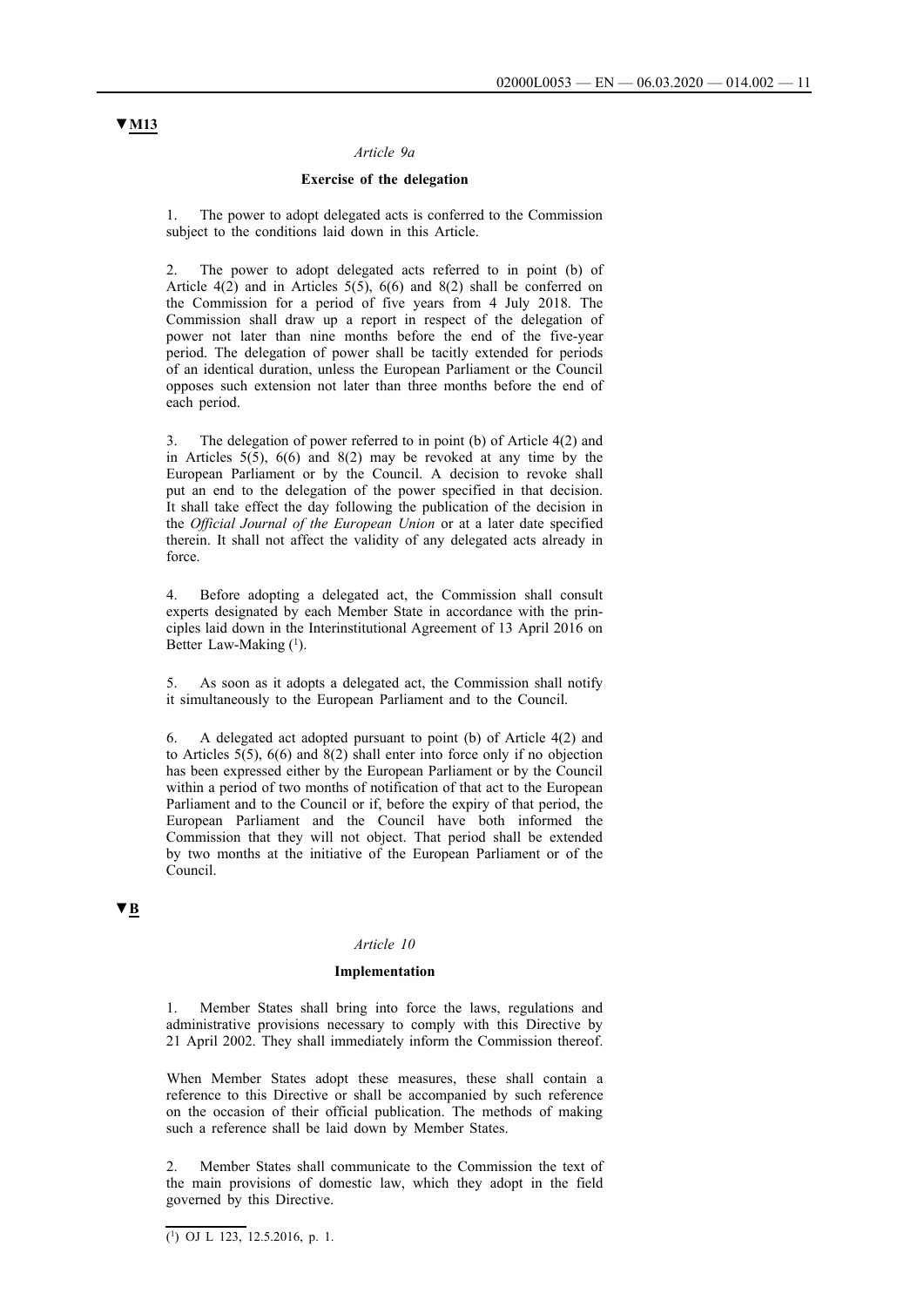3. Provided that the objectives set out in this Directive are achieved, Member States may transpose the provisions set out in Articles 4(1), 5(1), 7(1), 8(1), 8(3) and 9(2) and specify the detailed rules of implementation of Article 5(4) by means of agreements between the competent authorities and the economic sectors concerned. Such agreements shall meet the following requirements

- (a) agreements shall be enforceable;
- (b) agreements need to specify objectives with the corresponding deadlines;
- (c) agreements shall be published in the national official journal or an official document equally accessible to the public and transmitted to the Commission;
- (d) the results achieved under an agreement shall be monitored regularly, reported to the competent authorities and to the Commission and made available to the public under the conditions set out in the agreement;
- (e) the competent authorities shall make provisions to examine the progress reached under an agreement;
- (f) in case of non-compliance with an agreement Member States must implement the relevant provisions of this Directive by legislative, regulatory or administrative measures.

### **▼M13**

#### *Article 10a*

### **Review**

By 31 December 2020, the Commission shall review this Directive, and to that end, shall submit a report to the European Parliament and to the Council, accompanied, if appropriate, by a legislative proposal.

#### *Article 11*

#### **Committee procedure**

1. The Commission shall be assisted by a committee. That committee shall be a committee within the meaning of Regulation (EU) No 182/2011 of the European Parliament and of the Council (1).

2. Where reference is made to this paragraph, Article 5 of Regulation (EU) No 182/2011 shall apply.

Where the committee delivers no opinion, the Commission shall not adopt the draft implementing act and the third subparagraph of Article 5(4) of Regulation (EU) No 182/2011 shall apply.

## **▼B**

## *Article 12*

#### **Entry into force**

1. This Directive shall enter into force on the day of its publication in the *Official Journal of the European Communities*.

<sup>(1)</sup> Regulation (EU) No 182/2011 of the European Parliament and of the Council of 16 February 2011 laying down the rules and general principles concerning mechanisms for control by Member States of the Commission's exercise of implementing powers (OJ L 55, 28.2.2011, p. 13).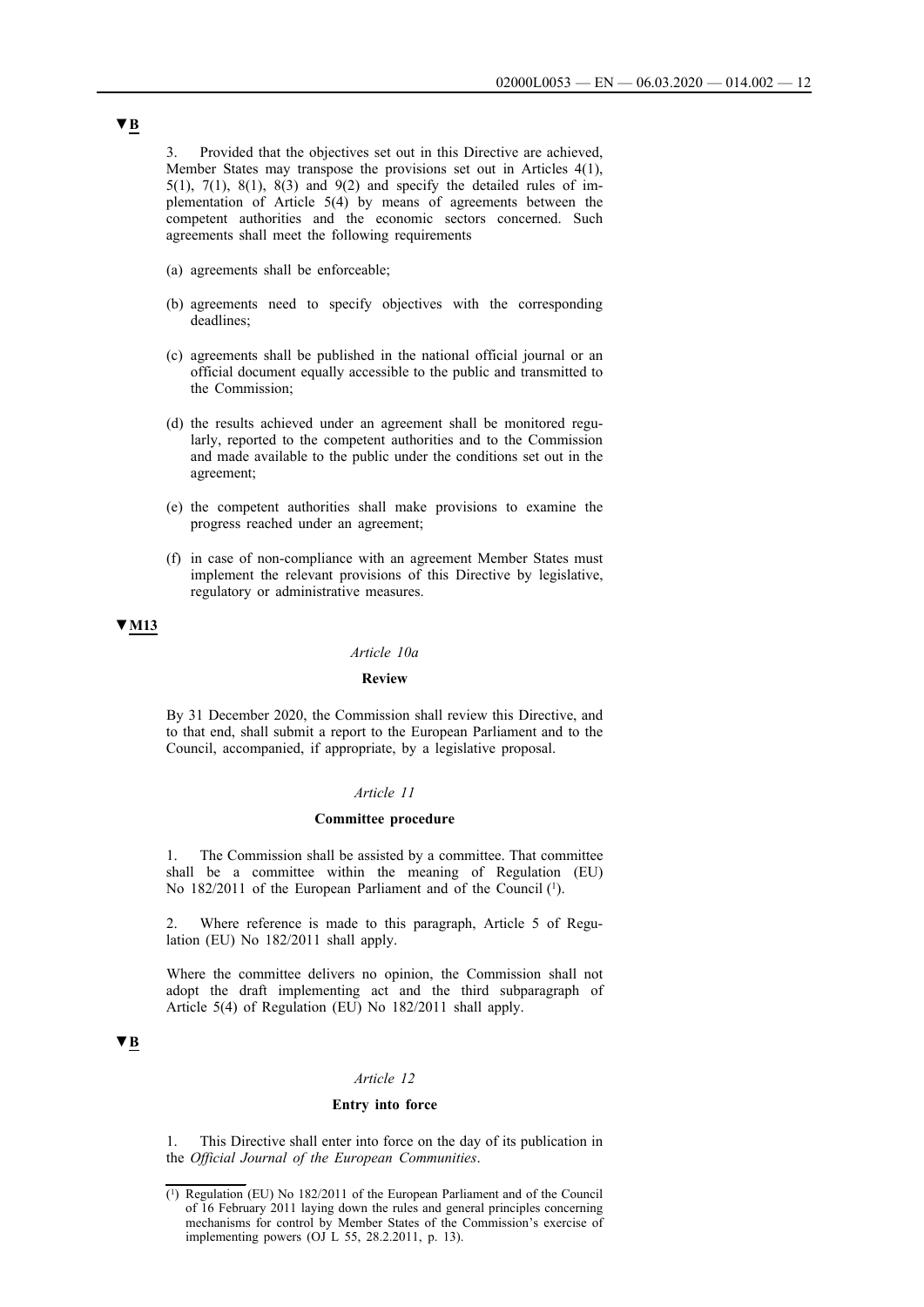2. Article 5(4) shall apply:

- as from 1 July 2002 for vehicles put on the market as from this date,
- as from 1 January 2007 for vehicles put on the market before the date referred to in the first indent.

3. Member States may apply Article 5(4) in advance of the dates set out in paragraph 2.

## *Article 13*

### **Addressees**

This Directive is addressed to the Member States.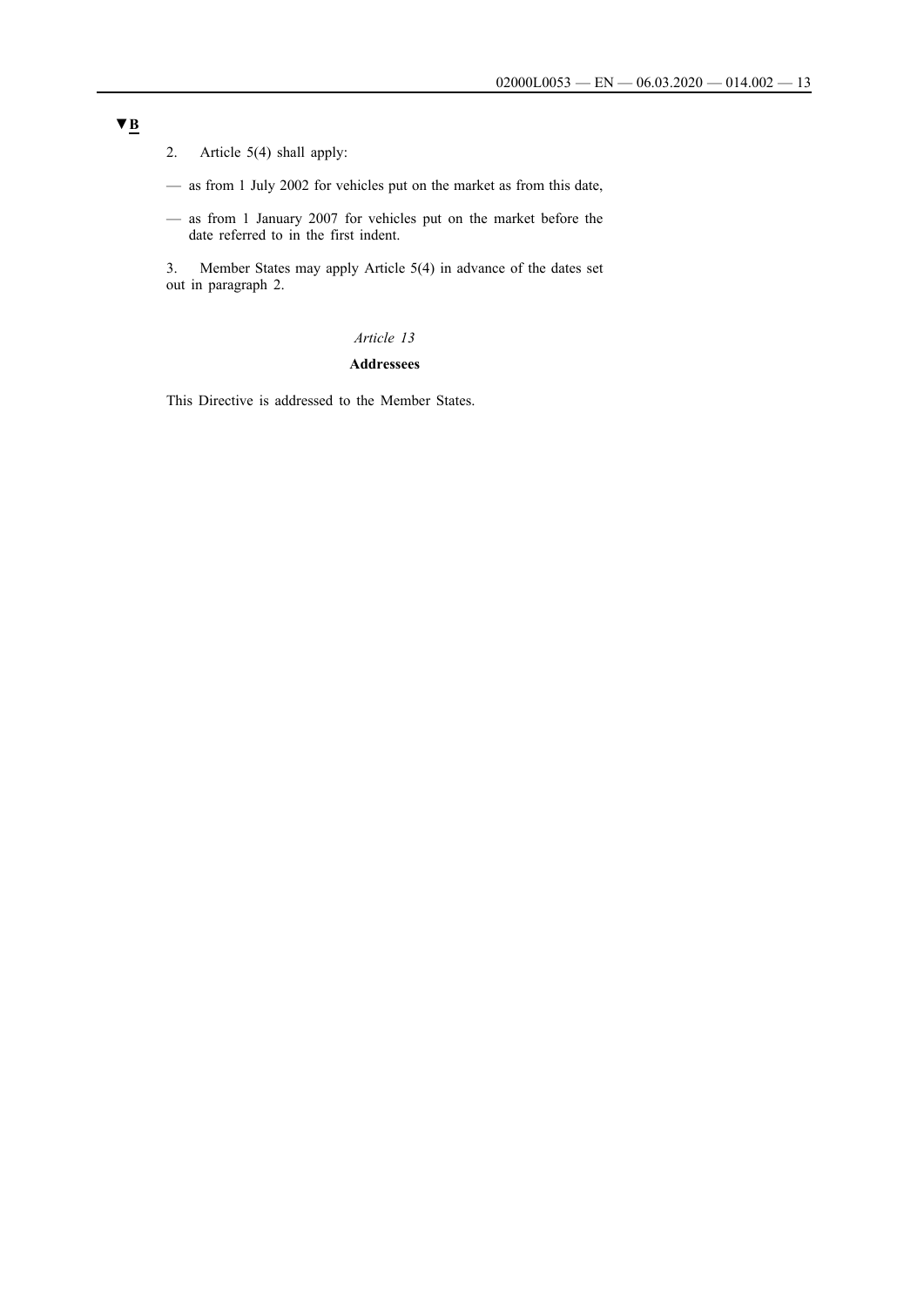#### *ANNEX I*

#### **Minimum technical requirements for treatment in accordance with Article 6(1) and (3)**

- 1. Sites for storage (including temporary storage) of end-of-life vehicles prior to their treatament:
	- impermeable surfaces for appropriate areas with the provision of spillage collection facilities, decanters and cleanser-degeasers,
	- equipment for the treatment of water, including rainwater, in compliance with health and environmental regulations.
- 2. Sites for treatment:
	- impermeable surfaces for appropriate areas with the provision of spillage collection facilities, decanters and cleanser-degreasers,
	- appropriate storage for dismantled spare parts, including impermeable storage for oil-contaminated spare parts,
	- appropriate containers for storage of batteries (with electrolyte neutralisation on site or elsewhere), filters and PCB/PCT-containing condensers,
	- appropriate storage tanks for the segregated storage of end-of-life vehicle fluids: fuel, motor oil, gearbox oil, transmission oil, hydraulic oil, cooling liquids, antifreeze, brake fluids, battery acids, air-conditioning system fluids and any other fluid contained in the end-of-life vehicle,
	- equipment for the treatment of water, including rainwater, in compliance with health and environmental regulations,
	- appropriate storage for used tyres, including the prevention of fire hazards and excessive stockpiling.
- 3. Treatment operations for depollution of end-of-life vehicles:
	- removal of batteries and liquified gas tanks,
	- removal or neutralisation of potential explosive components, (e.g. air bags),
	- removal and separate collection and storage of fuel, motor oil, transmission oil, gearbox oil, hydraulic oil, cooling liquids, antifreeze, brake fluids, air-conditioning system fluids and any other fluid contained in the end-of-life vehicle, unless they are necessary for the re-use of the parts concerned,
	- removal, as far as feasible, of all components identified as containing mercury.
- 4. Treatment operations in order to promote recycling:
	- removal or catalysts,
	- removal of metal components containing copper, aluminium and magnesium if these metals are not segregated in the shredding process,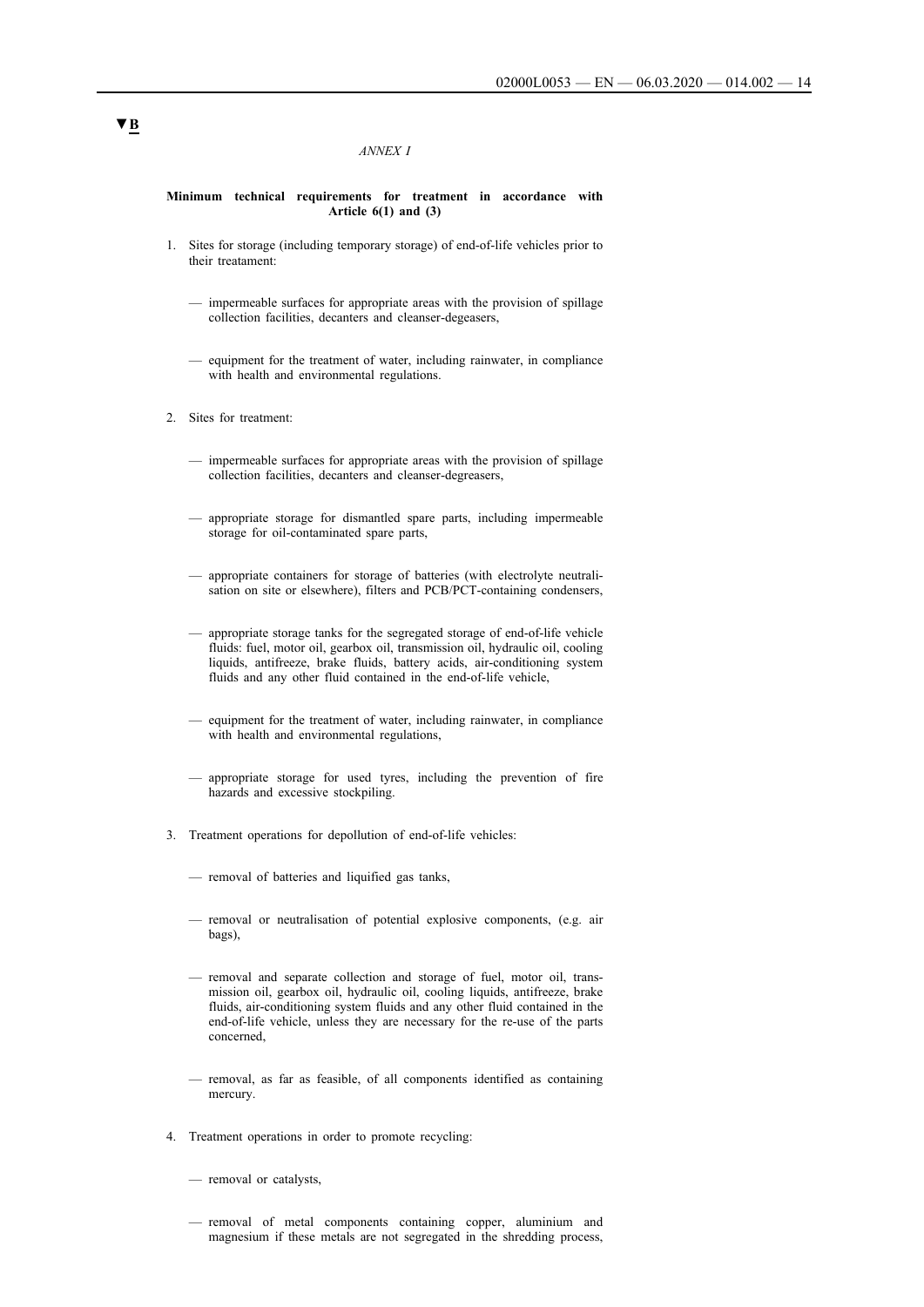- removal of tyres and large plastic components (bumpers, dashboard, fluid containers, etc), if these materials are not segregated in the shredding process in such a way that they can be effectively recycled as materials,
- removal of glass.
- 5. Storage operations are to be carried out avoiding damage to components containing fluids or to recoverable components and spare parts.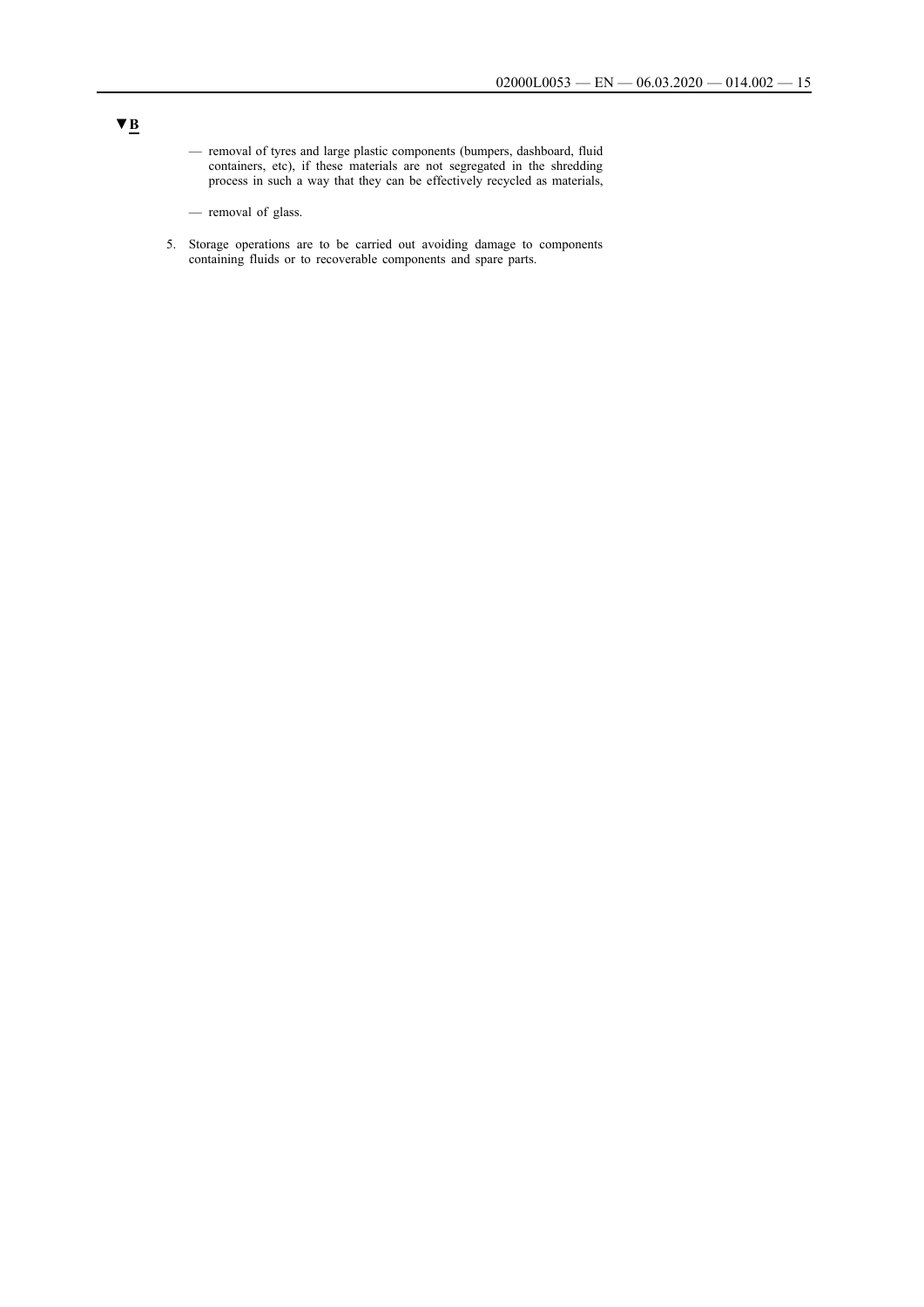## *ANNEX II*

### **Materials and components exempt from Article 4(2)(a)**

A maximum concentration value up to 0,1 % by weight in homogeneous material for lead, hexavalent chromium and mercury and up to 0,01 % by weight in homogeneous material for cadmium shall be tolerated.

Spare parts put on the market after 1 July 2003 which are used for vehicles put on the market before 1 July 2003, except for wheel balance weights, carbon brushes for electric motors and brake linings, shall be exempted from the provisions of Article 4(2)(a) of Directive 2000/53/EC.

|          | Materials and components                                                                                                | Scope and expiry date of the exemption                                                | To be labelled or made iden-<br>tifiable in accordance with<br>Article $4(2)(b)(iv)$ |
|----------|-------------------------------------------------------------------------------------------------------------------------|---------------------------------------------------------------------------------------|--------------------------------------------------------------------------------------|
|          | Lead as an alloying element                                                                                             |                                                                                       |                                                                                      |
| $1(a)$ . | Steel for machining purposes and batch hot<br>dip galvanised steel components containing<br>up to 0,35 % lead by weight |                                                                                       |                                                                                      |
| $1(b)$ . | Continuously<br>galvanised<br>steel<br>sheet<br>containing up to $0.35 \%$ lead by weight                               | Vehicles type-approved before<br>1 January 2016 and spare parts<br>for these vehicles |                                                                                      |
| $2(a)$ . | Aluminium for machining purposes with a<br>lead content up to 2 % by weight                                             | As spare parts for vehicles put on<br>the market before 1 July 2005                   |                                                                                      |
| $2(b)$ . | Aluminium with a lead content up to $1,5\%$<br>by weight                                                                | As spare parts for vehicles put on<br>the market before 1 July 2008                   |                                                                                      |
|          | $2(c)(i)$ . Aluminium alloys for machining purposes<br>with a lead content up to 0,4 % by weight                        | (1)                                                                                   |                                                                                      |
|          | $2(c)(ii)$ . Aluminium alloys not included in entry $2(c)(i)$<br>with a lead content up to 0,4 % by weight $(^{1a})$    | (2)                                                                                   |                                                                                      |
| 3.       | Copper alloys containing up to $4\%$ lead by<br>weight                                                                  | (1)                                                                                   |                                                                                      |
| 4(a).    | Bearing shells and bushes                                                                                               | As spare parts for vehicles put on<br>the market before 1 July 2008                   |                                                                                      |
| 4(b).    | Bearing shells and bushes in engines, trans-<br>missions and air conditioning compressors                               | As spare parts for vehicles put on<br>the market before 1 July 2011                   |                                                                                      |

#### **Lead and lead compounds in components**

| $5(a)$ . | Lead in batteries in high-voltage systems $(2a)$ Vehicles type-approved before<br>that are used only for propulsion in M1 and $\vert$ 1 January 2019 and spare parts $\vert$<br>N1 vehicles | for these vehicles |  |
|----------|---------------------------------------------------------------------------------------------------------------------------------------------------------------------------------------------|--------------------|--|
|          |                                                                                                                                                                                             |                    |  |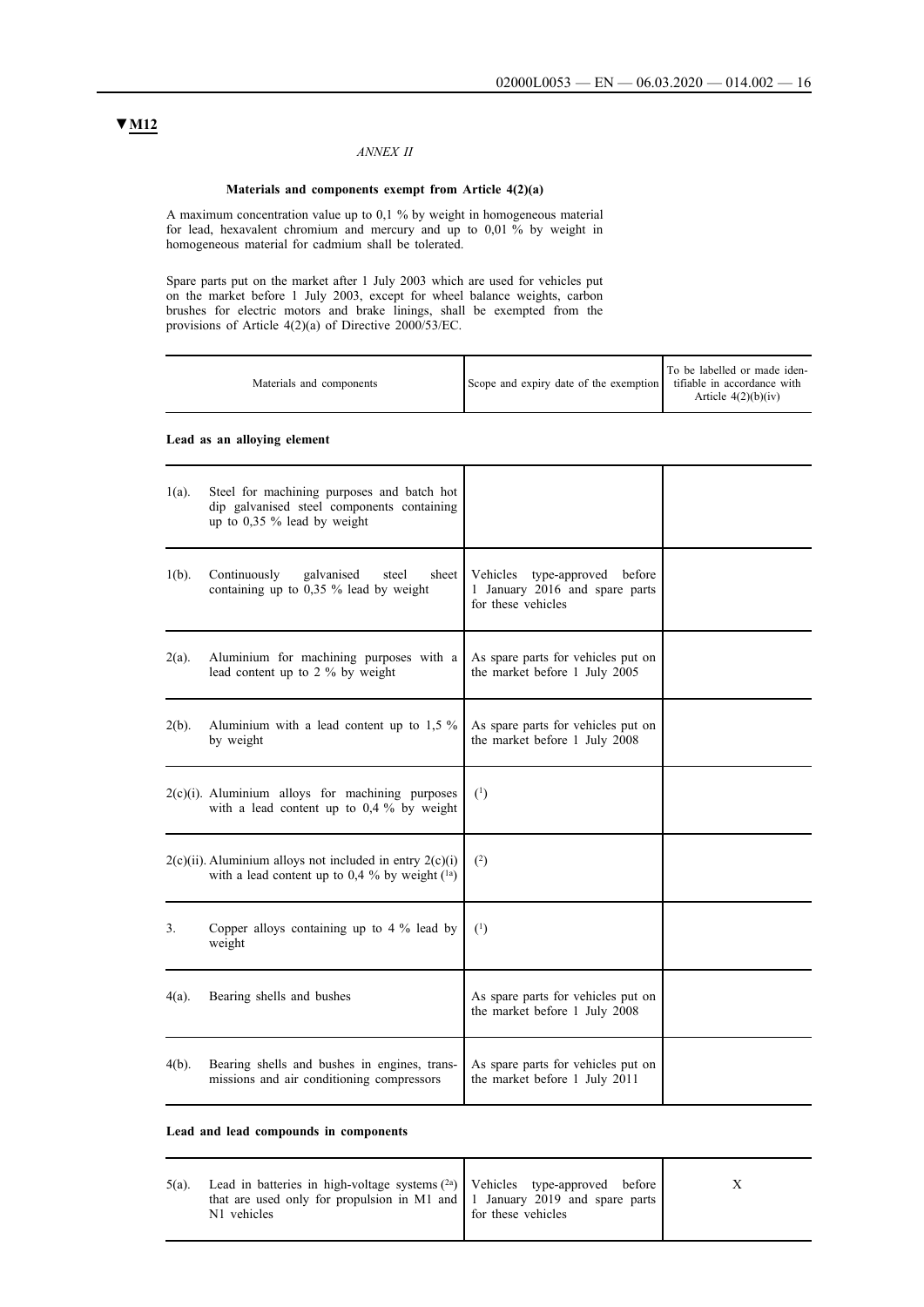|              |          | Materials and components                                                                                                                                                                                                                                          | Scope and expiry date of the exemption                                                   | To be labelled or made iden-<br>tifiable in accordance with<br>Article $4(2)(b)(iv)$ |
|--------------|----------|-------------------------------------------------------------------------------------------------------------------------------------------------------------------------------------------------------------------------------------------------------------------|------------------------------------------------------------------------------------------|--------------------------------------------------------------------------------------|
|              | $5(b)$ . | Lead in batteries for battery applications not<br>included in entry $5(a)$                                                                                                                                                                                        | $\binom{1}{ }$                                                                           | X                                                                                    |
|              | 6.       | Vibration dampers                                                                                                                                                                                                                                                 | type-approved before<br>Vehicles<br>1 January 2016 and spare parts<br>for these vehicles | X                                                                                    |
|              | $7(a)$ . | Vulcanising agents and stabilisers for elas-<br>tomers in brake hoses, fuel hoses, air venti-<br>lation hoses, elastomer/metal parts in the<br>chassis applications, and engine mountings                                                                         | As spare parts for vehicles put on<br>the market before 1 July 2005                      |                                                                                      |
|              | $7(b)$ . | Vulcanising agents and stabilisers for elas-<br>tomers in brake hoses, fuel hoses, air venti-<br>lation hoses, elastomer/metal parts in the<br>chassis applications, and engine mountings<br>containing up to 0,5 % lead by weight                                | As spare parts for vehicles put on<br>the market before 1 July 2006                      |                                                                                      |
|              | $7(c)$ . | Bonding agents for elastomers in powertrain<br>applications containing up to $0.5$ % lead by<br>weight                                                                                                                                                            | As spare parts for vehicles put on<br>the market before 1 July 2009                      |                                                                                      |
|              | 8(a).    | Lead in solders to attach electrical and elec-<br>tronic components to electronic circuit boards<br>and lead in finishes on terminations of<br>components other than electrolyte aluminium<br>capacitors, on component pins and on elec-<br>tronic circuit boards | type-approved before<br>Vehicles<br>1 January 2016 and spare parts<br>for these vehicles | X(4)                                                                                 |
|              | $8(b)$ . | Lead in solders in electrical applications other<br>than soldering on electronic circuit boards or<br>on glass                                                                                                                                                    | Vehicles type-approved before<br>1 January 2011 and spare parts<br>for these vehicles    | X(4)                                                                                 |
|              | $8(c)$ . | Lead in finishes on terminals of electrolyte<br>aluminium capacitors                                                                                                                                                                                              | Vehicles type-approved before<br>1 January 2013 and spare parts<br>for these vehicles    | X(4)                                                                                 |
|              | 8(d).    | Lead used in soldering on glass in mass<br>airflow sensors                                                                                                                                                                                                        | Vehicles type-approved before<br>1 January 2015 and spare parts<br>of such vehicles      | X(4)                                                                                 |
| ▼ <u>M15</u> |          |                                                                                                                                                                                                                                                                   |                                                                                          |                                                                                      |
|              | $8(e)$ . | Lead in high melting temperature type solders<br>(i.e. lead-based alloys containing 85 % by<br>weight or more lead)                                                                                                                                               | $^{(2)}$                                                                                 | X                                                                                    |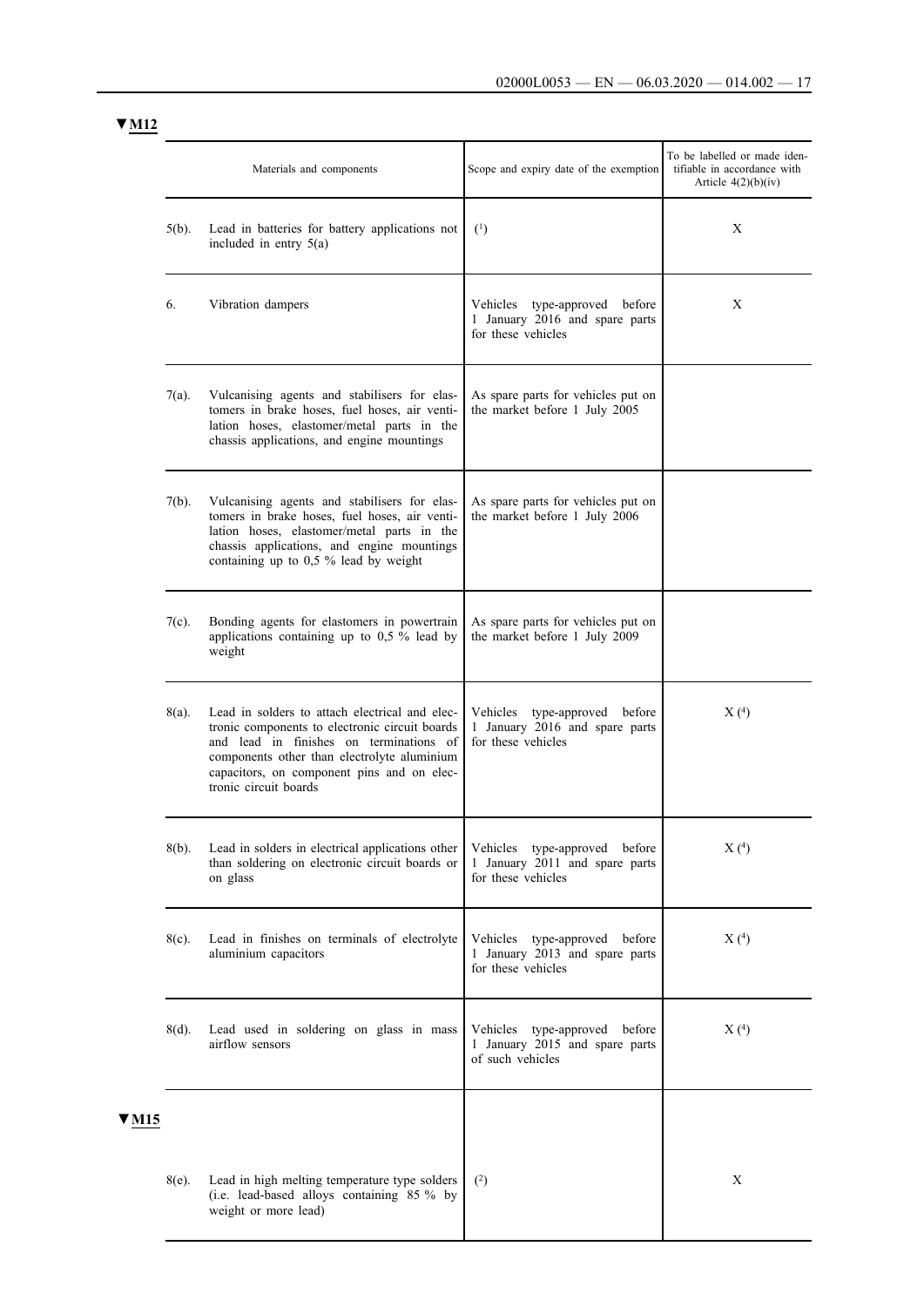|       |          | Materials and components                                                                                                                                                                                                                                                                                                                                                                                                                                                                                                                                | Scope and expiry date of the exemption                                                                      | To be labelled or made iden-<br>tifiable in accordance with<br>Article $4(2)(b)(iv)$ |
|-------|----------|---------------------------------------------------------------------------------------------------------------------------------------------------------------------------------------------------------------------------------------------------------------------------------------------------------------------------------------------------------------------------------------------------------------------------------------------------------------------------------------------------------------------------------------------------------|-------------------------------------------------------------------------------------------------------------|--------------------------------------------------------------------------------------|
|       |          | $8(f)(a)$ . Lead in compliant pin connector systems                                                                                                                                                                                                                                                                                                                                                                                                                                                                                                     | Vehicles type-approved before<br>1 January 2017 and spare parts<br>for these vehicles                       | X(4)                                                                                 |
| ′ M15 |          |                                                                                                                                                                                                                                                                                                                                                                                                                                                                                                                                                         |                                                                                                             |                                                                                      |
|       |          | $8(f)(b)$ . Lead in compliant pin connector systems<br>other than the mating area of vehicle<br>harness connectors                                                                                                                                                                                                                                                                                                                                                                                                                                      | Vehicles type-approved before<br>1 January 2024 and spare parts<br>for these vehicles                       | X                                                                                    |
|       |          | $8(g)(i)$ . Lead in solders to complete a viable electrical<br>connection between semiconductor die and<br>carrier within integrated circuit flip chip<br>packages                                                                                                                                                                                                                                                                                                                                                                                      | Vehicles type approved before<br>1 October 2022 and spare parts<br>for these vehicles                       | X                                                                                    |
|       |          | $8(g)(ii)$ . Lead in solders to complete a viable electrical<br>connection between the semiconductor die<br>and the carrier within integrated circuit flip<br>chip packages where that electrical connection<br>consists of any of the following:<br>(i) a semiconductor technology node of 90<br>nm or larger;<br>(ii) a single die of 300 mm <sup>2</sup> or larger in any<br>semiconductor technology node;<br>(iii) stacked die packages with dies of<br>300 mm <sup>2</sup> or larger, or silicon interposers<br>of 300 mm <sup>2</sup> or larger. | $^{(2)}$<br>Valid for vehicles type-approved<br>from 1 October 2022 and spare<br>parts for these vehicles   | X                                                                                    |
| ' M12 |          |                                                                                                                                                                                                                                                                                                                                                                                                                                                                                                                                                         |                                                                                                             |                                                                                      |
|       | 8(h).    | Lead in solder to attach heat spreaders to the<br>heat sink in power semiconductor assemblies<br>with a chip size of at least $1 \text{ cm}^2$ of projection<br>area and a nominal current density of at least<br>1 A/mm <sup>2</sup> of silicon chip area                                                                                                                                                                                                                                                                                              | Vehicles type-approved before<br>1 January 2016 and after that<br>date as spare parts for these<br>vehicles | X(4)                                                                                 |
|       | 8(i).    | Lead in solders in electrical glazing appli-<br>cations on glass except for soldering in<br>laminated glazing                                                                                                                                                                                                                                                                                                                                                                                                                                           | Vehicles type-approved before<br>1 January 2016 and after that<br>date as spare parts for these<br>vehicles | X(4)                                                                                 |
|       | $8(i)$ . | Lead in solders for soldering of laminated<br>glazing                                                                                                                                                                                                                                                                                                                                                                                                                                                                                                   | Vehicles type-approved before<br>1 January 2020 and after that<br>date as spare parts for these<br>vehicles | X(4)                                                                                 |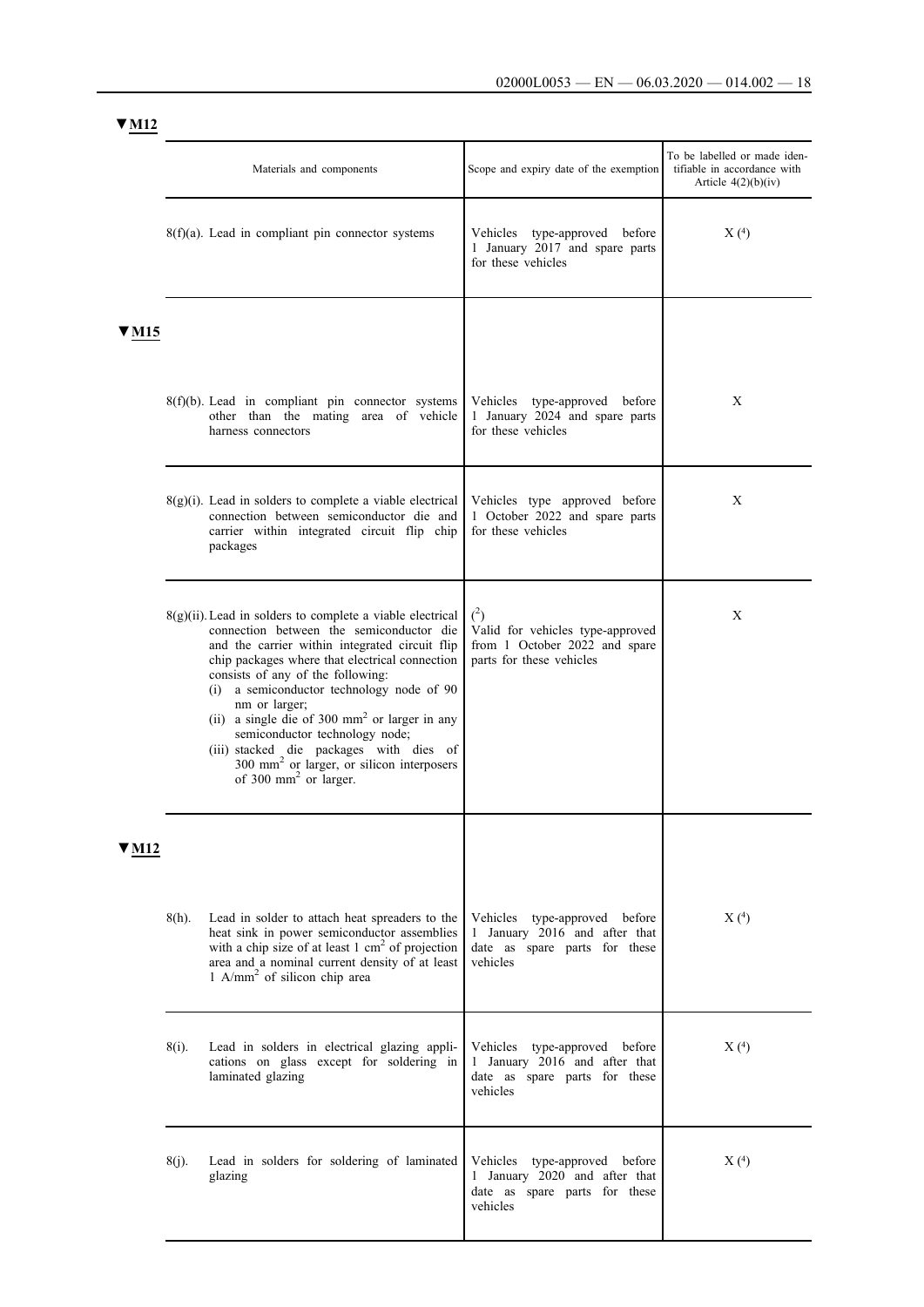|                          |                | Materials and components                                                                                                                                                                                                                                                                                                                                                                                                  | Scope and expiry date of the exemption                                                                      | To be labelled or made iden-<br>tifiable in accordance with<br>Article $4(2)(b)(iv)$ |
|--------------------------|----------------|---------------------------------------------------------------------------------------------------------------------------------------------------------------------------------------------------------------------------------------------------------------------------------------------------------------------------------------------------------------------------------------------------------------------------|-------------------------------------------------------------------------------------------------------------|--------------------------------------------------------------------------------------|
| $\blacktriangledown$ M15 | $8(k)$ .       | Soldering of heating applications with 0,5 A<br>or more of heat current per related solder joint<br>to single panes of laminated glazings not<br>exceeding wall thickness of 2,1 mm. This<br>exemption does not cover soldering to<br>contacts<br>embedded in the intermediate<br>polymer                                                                                                                                 | Vehicles type approved before<br>1 January 2024 and spare parts<br>for these vehicles                       | X <sup>4</sup>                                                                       |
| 7 M 12                   |                |                                                                                                                                                                                                                                                                                                                                                                                                                           |                                                                                                             |                                                                                      |
|                          | 9.             | Valve seats                                                                                                                                                                                                                                                                                                                                                                                                               | As spare parts for engine types<br>developed before 1 July 2003                                             |                                                                                      |
|                          |                | $10(a)$ . Electrical and electronic components which<br>contain lead in a glass or ceramic, in a glass<br>or ceramic matrix compound, in a glass-<br>ceramic material, or in a glass-ceramic<br>matrix compound.<br>This exemption does not cover the use of lead<br>in:<br>glass in bulbs and glaze of spark plugs,<br>dielectric<br>ceramic<br>materials<br>of<br>components listed under 10(b), 10(c)<br>and $10(d)$ . |                                                                                                             | $X(5)$ (for components<br>other than piezo in<br>engines)                            |
|                          | $10(b)$ . Lead | PZT-based<br>dielectric<br>in<br>ceramic<br>materials of capacitors being part of integrated<br>circuits or discrete semiconductors                                                                                                                                                                                                                                                                                       |                                                                                                             |                                                                                      |
|                          |                | $10(c)$ . Lead in dielectric ceramic materials of<br>capacitors with a rated voltage of less than<br>125 V AC or 250 V DC                                                                                                                                                                                                                                                                                                 | Vehicles type-approved before<br>1 January 2016 and spare parts<br>for these vehicles                       |                                                                                      |
|                          |                | $10(d)$ . Lead in the dielectric ceramic materials of<br>capacitors<br>compensating<br>the<br>temperature-related deviations of sensors in<br>ultrasonic sonar systems                                                                                                                                                                                                                                                    | Vehicles type-approved before<br>1 January 2017 and after that<br>date as spare parts for these<br>vehicles |                                                                                      |
|                          | 11.            | Pyrotechnic initiators                                                                                                                                                                                                                                                                                                                                                                                                    | Vehicles type-approved before<br>1 July 2006 and spare parts for<br>these vehicles                          |                                                                                      |
|                          | 12.            | Lead-containing thermoelectric materials in<br>automotive electrical applications to reduce<br>CO <sub>2</sub> emissions by recuperation of exhaust<br>heat                                                                                                                                                                                                                                                               | Vehicles type-approved before<br>1 January 2019 and spare parts<br>for these vehicles                       | Χ                                                                                    |